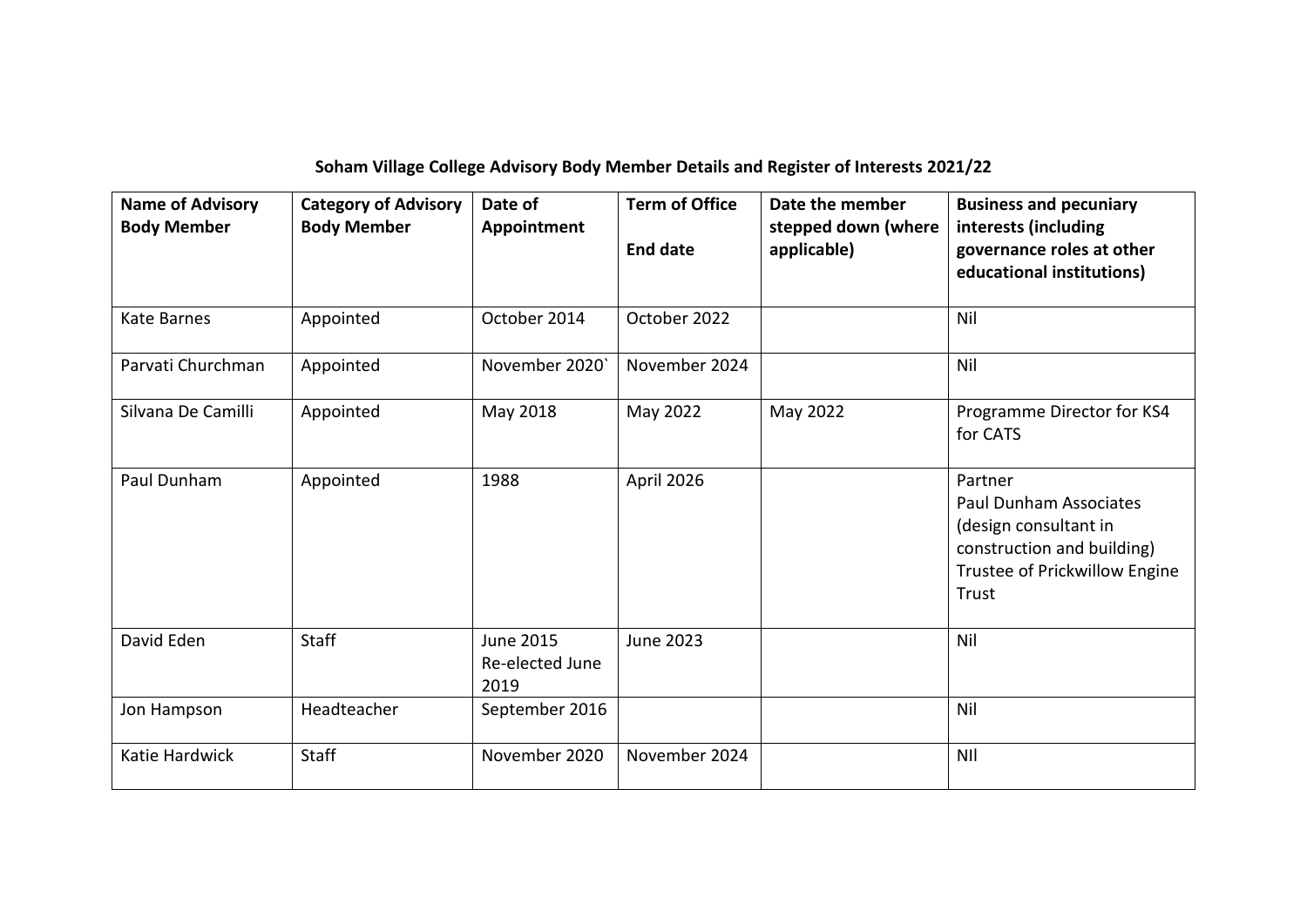| Lorraine Lofting | Appointed | October 2018     | November 2024    | Nil                                                                                                                                                                                                                                                                                                                                                                                                                                                                                                                                     |
|------------------|-----------|------------------|------------------|-----------------------------------------------------------------------------------------------------------------------------------------------------------------------------------------------------------------------------------------------------------------------------------------------------------------------------------------------------------------------------------------------------------------------------------------------------------------------------------------------------------------------------------------|
| Peter Palmer     | Parent    | May 2016         | March 2024       | Director<br>PEPCOM Ltd<br><b>Director</b><br>Prodata Weather Systems                                                                                                                                                                                                                                                                                                                                                                                                                                                                    |
| Peter Sargeant   | Parent    | <b>June 2018</b> | <b>June 2022</b> | COO G's Growers Ltd<br>Director of:<br>G's Fresh Mushrooms Ltd<br>G's Growers Salads Ltd<br>G's Growers Mushrooms Ltd<br><b>EWB Investments Ltd</b><br>Salads Harvesting Services Ltd<br>G's Growers Nurseries Ltd<br><b>Fiddleford Mushrooms Ltd</b><br><b>Fiddleford Holdings Ltd</b><br>Littleport Mushrooms Farms<br>(2011) Ltd<br>The Lettuce Company Ltd<br><b>Cotswold Compost Ltd</b><br><b>East Coast Growers Ltd</b><br>Littleport Mushroom farms<br>LLP (LLP Designated Member)<br>Sunset Beach Resort 3 LLP<br>(LLP Member) |
| David Snashall   | Appointed | April 2015       | April 2023       | Hot Line Officer<br><b>ASCL/Education Consultant</b><br>Trustee of All Saints Church,<br>Newmarket                                                                                                                                                                                                                                                                                                                                                                                                                                      |